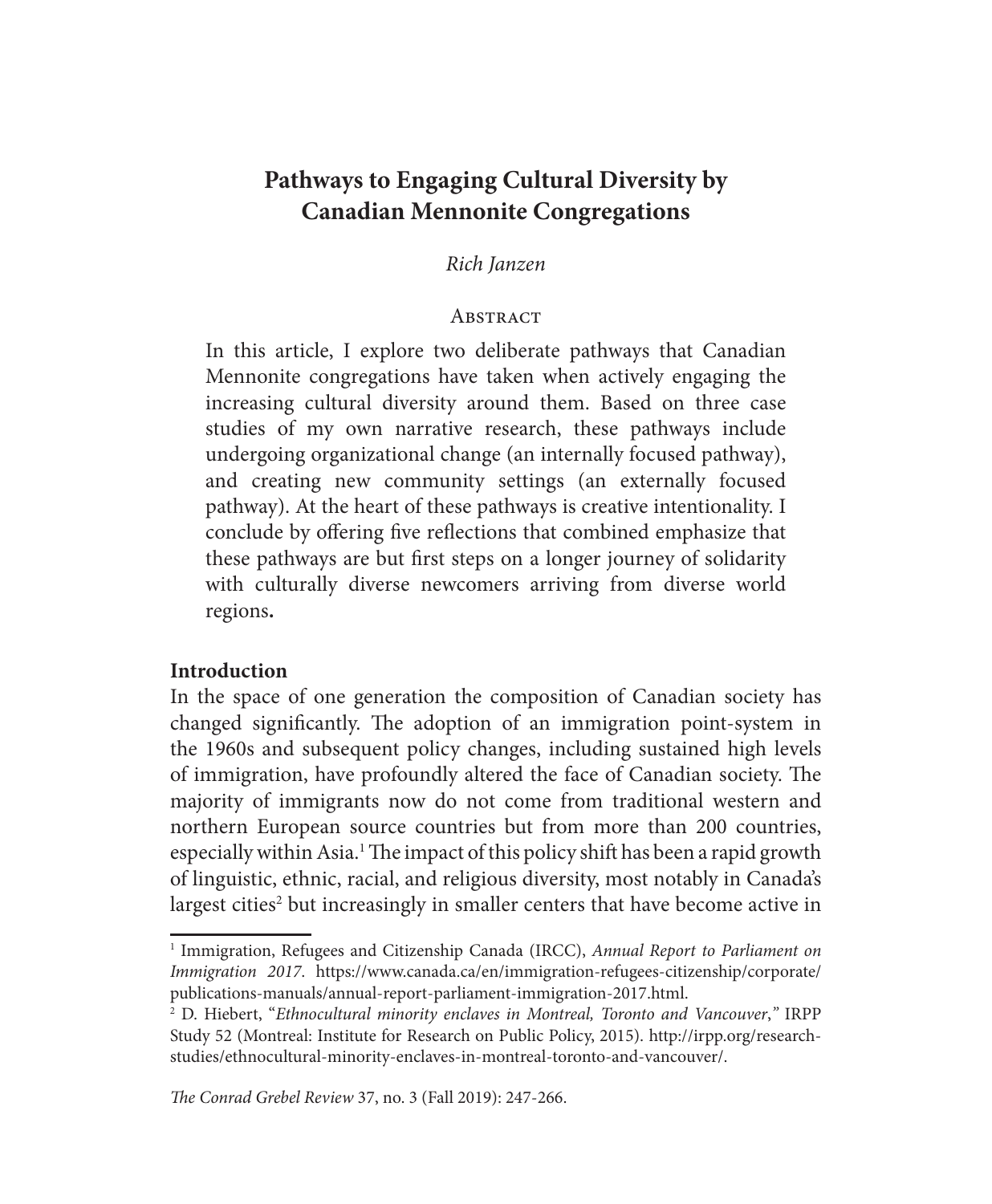recruiting newcomers.<sup>3</sup> This diversity trend is expected only to continue as annual immigration targets are raising, set to reach 340,000 by 2020,<sup>4</sup> the highest level in more than a century.<sup>5</sup> Global demographics suggest that Africa, the Middle East, and Asia will remain major sources of immigrants to Canada for decades to come.<sup>6</sup> This changing demographic has also brought diversity to Canada's churches. Newcomers tend to be more religious than the Canadian-born<sup>7</sup> and often turn to churches and other religious communities for material and spiritual support upon arrival.<sup>8</sup> As a result, many Christian denominations have experienced an increase in ethnic diversity.9 There has also been a rise in the diversity of ethno-specific newcomer congregations. My research has shown that 70 percent of Christian denominations tangibly support ethno-specific newcomer congregations.<sup>10</sup> Even within Canadian Mennonite denominations diverse newcomer congregations are springing up: Hmong, Chinese, Laotian, Ethiopian, and Persian, to name a few.

In this article I am interested in understanding the experiences of Canadian Mennonite congregations that are intentionally trying to engage with this increasingly diverse society. Rather than describing the state of cultural diversity across the Canadian Mennonite landscape, I will instead explore the deliberate pathways that individual congregations take when actively engaging the diversity around them. This type of engagement is at the

<sup>3</sup> Citizenship and Immigration Canada (CIC), *Local Immigration Partnerships Handbook*, 2013. http://tamarackcommunity.ca/downloads/index/Local-Immigration-Partnerships-Handbook.pdf.

<sup>4</sup> IRCC, *Annual Report to Parliament on Immigration 2017*.

<sup>5</sup> Statistics Canada, "150 years of immigration in Canada," *Canadian Megatrends*. https:// www150.statcan.gc.ca/n1/pub/11-630-x/11-630-x2016006-eng.htm.

<sup>6</sup> *United Nations World Population Prospects: Key Findings and Advanced Tables* (2015). http:// esa.un.org/unpd/wpp/Publications/Files/Key\_Findings\_WPP\_2015.pdf.

<sup>7</sup> J. Hiemstra and K. Stiller, "Religious affiliation and attendance in Canada," *In Trust Magazine,* 2016. http://www.intrust.org/Magazine/Issues/New-Year-2016/Religious-affiliation-andattendance-in-Canada.

<sup>&</sup>lt;sup>8</sup> Angus Reid, *Faith and Immigration: New Canadians rely on religious communities for material, spiritual support* (2018). http://angusreid.org/faith-canada-immigration.

<sup>9</sup> P. Bramadat and D. Seljak, eds., *Christianity and Ethnicity in Canada* (Toronto: Univ. of Toronto Press, 2018).

<sup>&</sup>lt;sup>10</sup> R. Janzen, S. van de Hoef, A. Stobbe, A. Carr, J. Harris, R.A. Kuipers, and H. Acero Ferrer, "Just faith?: A national survey connecting faith and justice within the Christian Reformed Church," *Review of Religious Research* 58 (2016): 229-47*. DOI:* 10.1007/s13644-015-0245-y*.*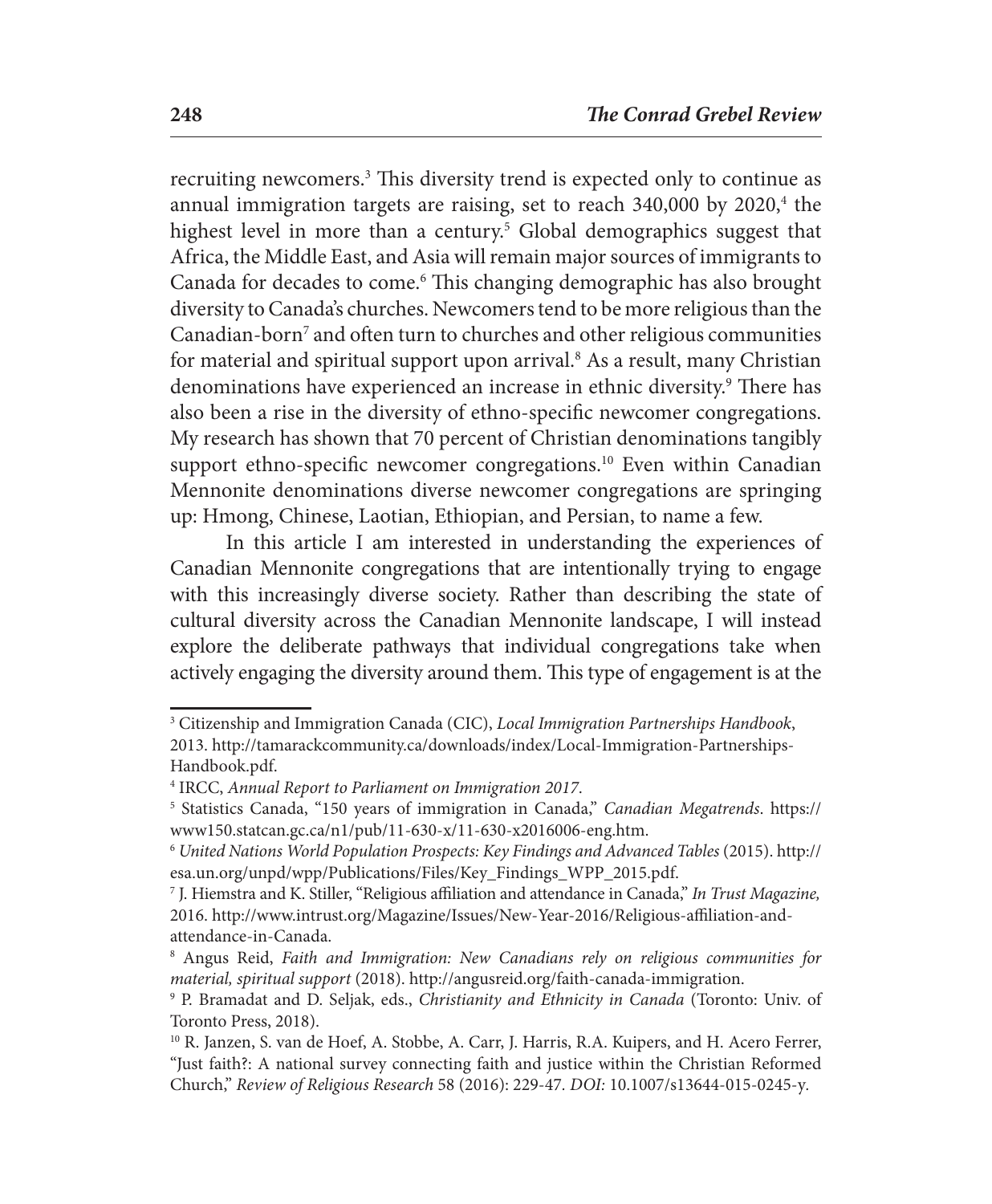ground level, not a lofty theoretical abstraction but a practical and even a daily decision being lived out. I should mention that the notion of congregations seeking to interact with Canada's growing cultural diversity is hardly unique to the Anabaptist family. It is not a distinctively Mennonite story.

My interdenominational research has found an increasing awareness and a growing desire among churches to actively welcome and respond to the diversity that comes with the arrival of recent immigrants and refugees.<sup>11</sup> Motivations for engagement are typically grounded in a desire to follow biblical imperatives such as "welcoming the stranger" and "loving our neighbor," and in so doing deepen an understanding of God and of one another.12 However, in this article I will focus mostly on Mennonites. As a Community Psychologist, I will reflect on how these pathways to engaging diversity are linked to transformational community change. As a Christian, I hope that some insight may emerge on what it means to be a faithful church in today's multicultural Canada. Included among readers of this article may be congregants (Mennonite or otherwise) on the "receiving pole" of the two poles of the global migration circuit.13 That is, they are established within their homeland and coming into contact with diverse newcomers searching to find place, meaning, and support in a new place.<sup>14</sup> This group could comprise congregants who possess a growing recognition of being from a dominant culture relative to newcomers, and are seeking intercultural exchange that is reciprocal and attuned to asymmetrical power relationships.

#### **Perspective**

It could be argued that I am entirely the wrong person to write about cultural diversity among Mennonites in Canada. My family lineage is Mennonite on

<sup>&</sup>lt;sup>11</sup> R. Janzen, A. Stobbe, M. Chapman, and J. Watson, "Canadian Christian churches as partners in immigrant settlement and integration," *Journal of Immigrant and Refugee Studies 2016. DOI*: 10.1080/15562948.2015.1123792.

<sup>12</sup> The United Church of Canada. *Vision for becoming an intercultural church*. https://www. united-church.ca/community-faith/being-community/vision-becoming-interculturalchurch. 2019.

<sup>&</sup>lt;sup>13</sup> A.M. Brazal and E.S. de Guzman, The Intercultural Church: Bridge of Solidarity in the Migration Context, Borderless Press, 2015.

<sup>&</sup>lt;sup>14</sup> R. Loewen and G. Friesen, *Immigrants in Prairie Cities: Ethnic Diversity in Twentieth-Century Canada* (Toronto: Univ. of Toronto Press, 2009).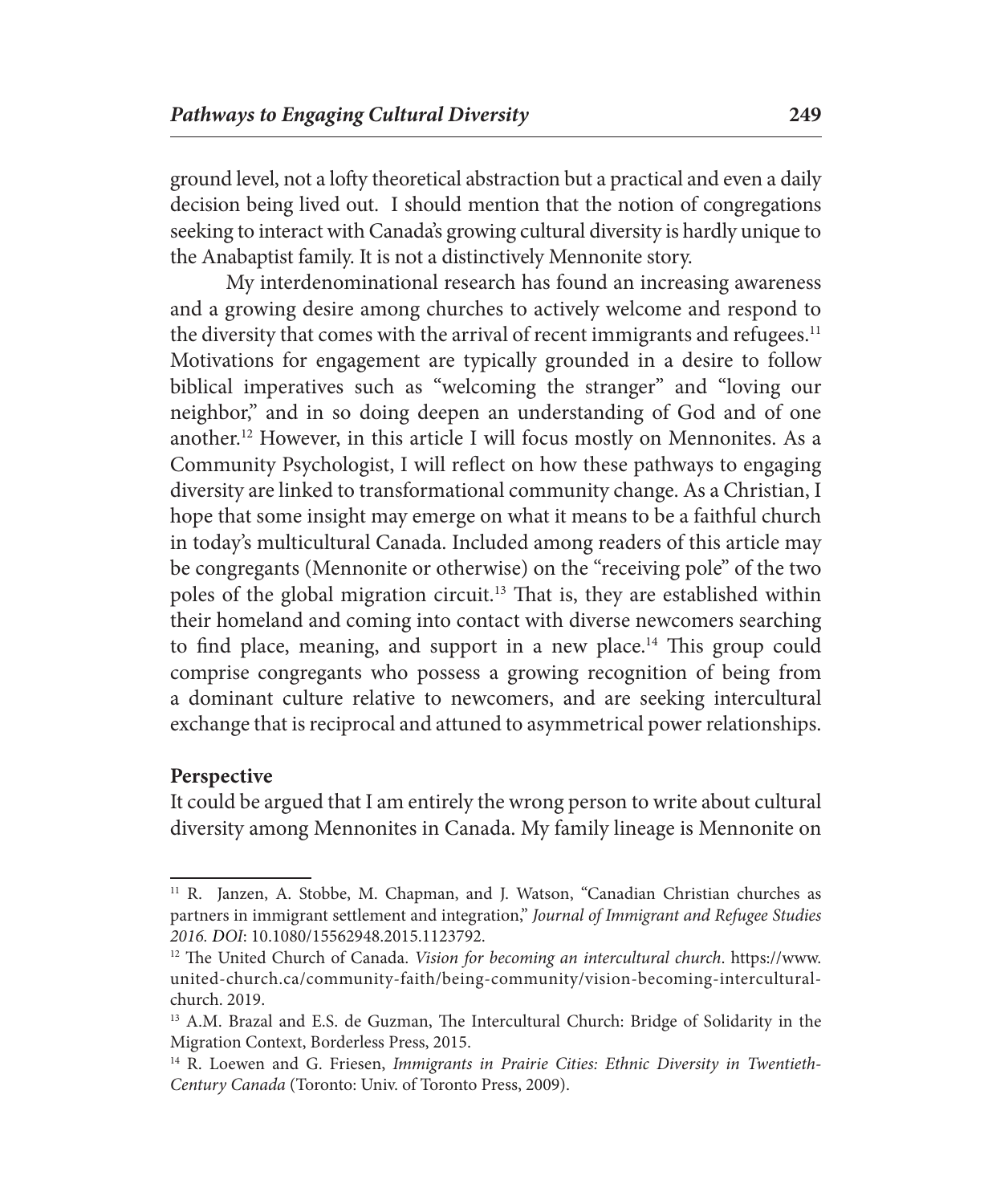all sides for generations. My upbringing was one of sheltered Mennonite uniformity. In the 1970s I grew up in a Mennonite Brethren (hereafter "MB") church in Ontario in which most people had recently arrived from Mennonite colonies in Paraguay and Brazil, sprinkled with a few directly from the former Soviet Union. The German language dominated (High German in the pulpit, Low German in the foyer), even if the church was bilingual. We had two sets of identical hymnals, English and German, and each Sunday we had two sermons—the German one usually longer. If you sang in the choir, as I was given the impression one should, you needed a working knowledge of Gothic script. It was a generous church in many ways, but at that time it did not do well in engaging people from diverse backgrounds. Very few members did not share in the common Russian Mennonite heritage. This may not be surprising, given that beyond language, cultural practices were also nurtured and expected. It was a tight group where most people had relatives in the church or at least knew their place within a social network in which families were befriended for a long time, even over generations and across oceans.

I suspect that my church was not so different from many other ethno-specific newcomer congregations in Canada's settler history. From the early French Catholics, English Anglicans, Scottish Presbyterians, and German Lutherans, to the later Dutch Reformed, Chinese Alliance, Filipino Catholics, and many others, the ethno-specific newcomer congregation has been a prominent fixture across the Canadian religious landscape. And for good reason. These congregations have acted not only as a *spiritual* center providing newcomers of similar background with meaning and hope in the company of co-religionists, but also as a *community* center providing material support and social connections to aid the transition into a new homeland.<sup>15</sup>

Thirty years later, at the start of the new millennium, I found myself in a very different place. Then, as an adult, I belonged to a church that had little similarity with the ethnic homogeneity of the church of my youth. Still MB, not many people had traditional Russian Mennonite last names, none among the various pastors who served there. I suspect that many in the church did not know much about Mennonite history, or were even aware they were

<sup>15</sup> D. Ley, "The immigrant church as an urban service hub," *Urban Studies* 45, no. 10 (2008): 2057-74.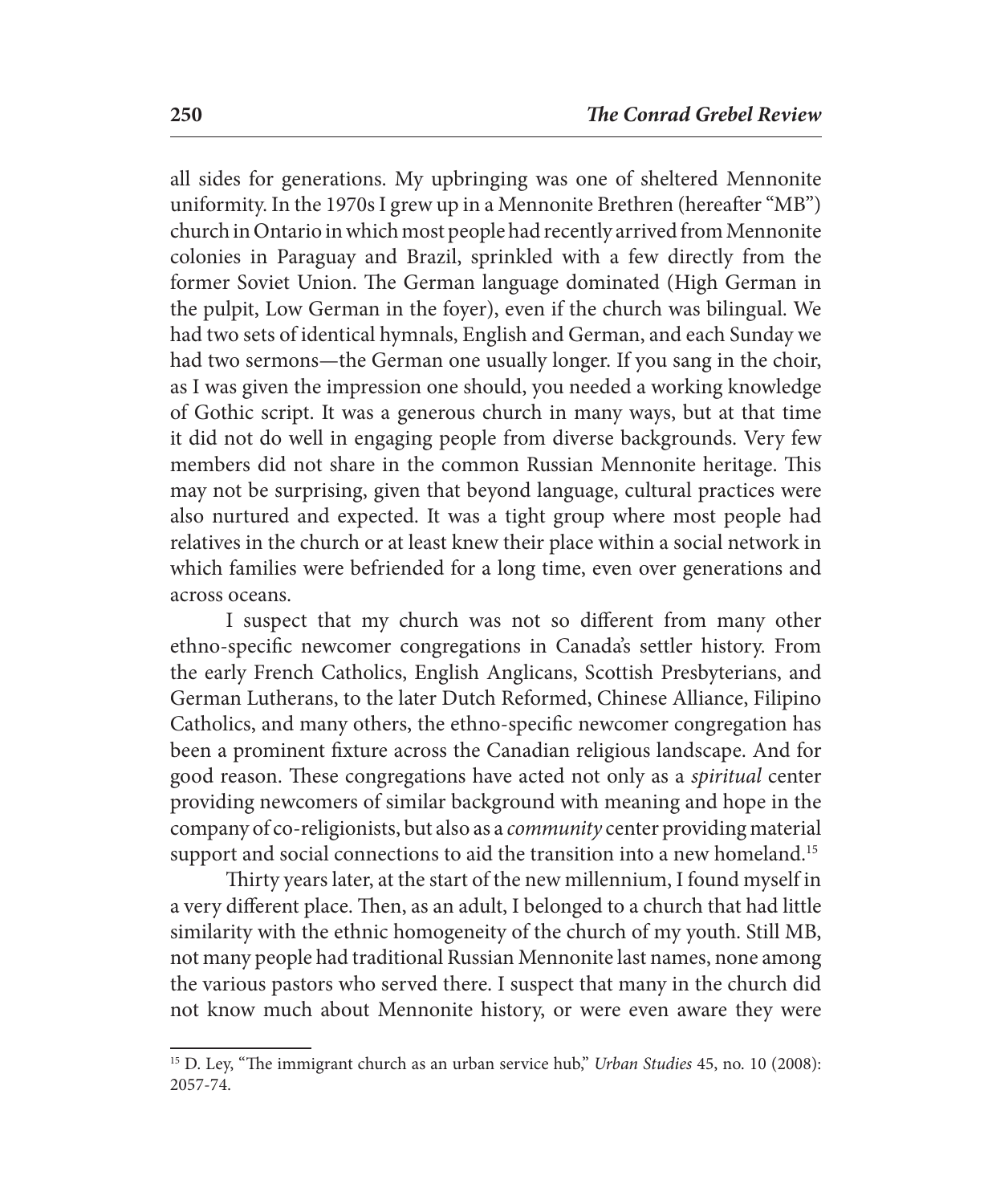attending a "Mennonite" church. Instead, the church seemed more intent in reaching out to the neighbors who lived in the surrounding community. Those people were very diverse, belonging to a gateway neighborhood of newcomers from around the world.

How did this shift in congregational cultural make-up come to be? What had occurred so that the church in my adulthood became so much more culturally diverse than the church of my youth? One explanation could be the broader demographic shift within Canadian society that I mentioned above. While Canadian society has indeed diversified its cultural make-up, and this undoubtedly has gradually influenced the composition of Mennonite congregations, there is another explanation as to why some Canadian Mennonite congregations are more culturally diverse than others. This explanation has to do with intentionality, which is what I explore below, namely the deliberate pathways that congregations take when actively engaging the cultural diversity growing around them.

## **Sources of Insight and Methodology**

This article is based primarily on my dissertation's narrative research about three Mennonite Brethren congregations.16 Each of these churches in their own way tried to intentionally and creatively engage the ethnic, racial, and religious diversity around them. They were chosen for study in consultation with denominational leaders and thought to be exemplars of how congregations could go about engaging culturally diverse neighbors. My research included the triangulation of four methods within each site (participant observation, focus groups, key informant interviews, document review) that each considered three main research questions related to the process, outcomes, and future directions of multicultural church outreach. In total, 34 church leaders and community partners were involved in qualitative focus groups and key informant interviews, with participant observation conducted at 15 events across the three sites. It constituted one component of a larger evaluation of a national program to equip congregational outreach

<sup>&</sup>lt;sup>16</sup> R. Janzen, "Reaching out to multicultural neighbours: Stories that evaluate and encourage innovative church outreach." Unpublished Ph.D. diss., Wilfrid Laurier University, 2011. The study was supported by a grant from the Social Sciences and Humanities Research Council (SSHRC) and approved by the Research Ethics Board at Wilfrid Laurier University.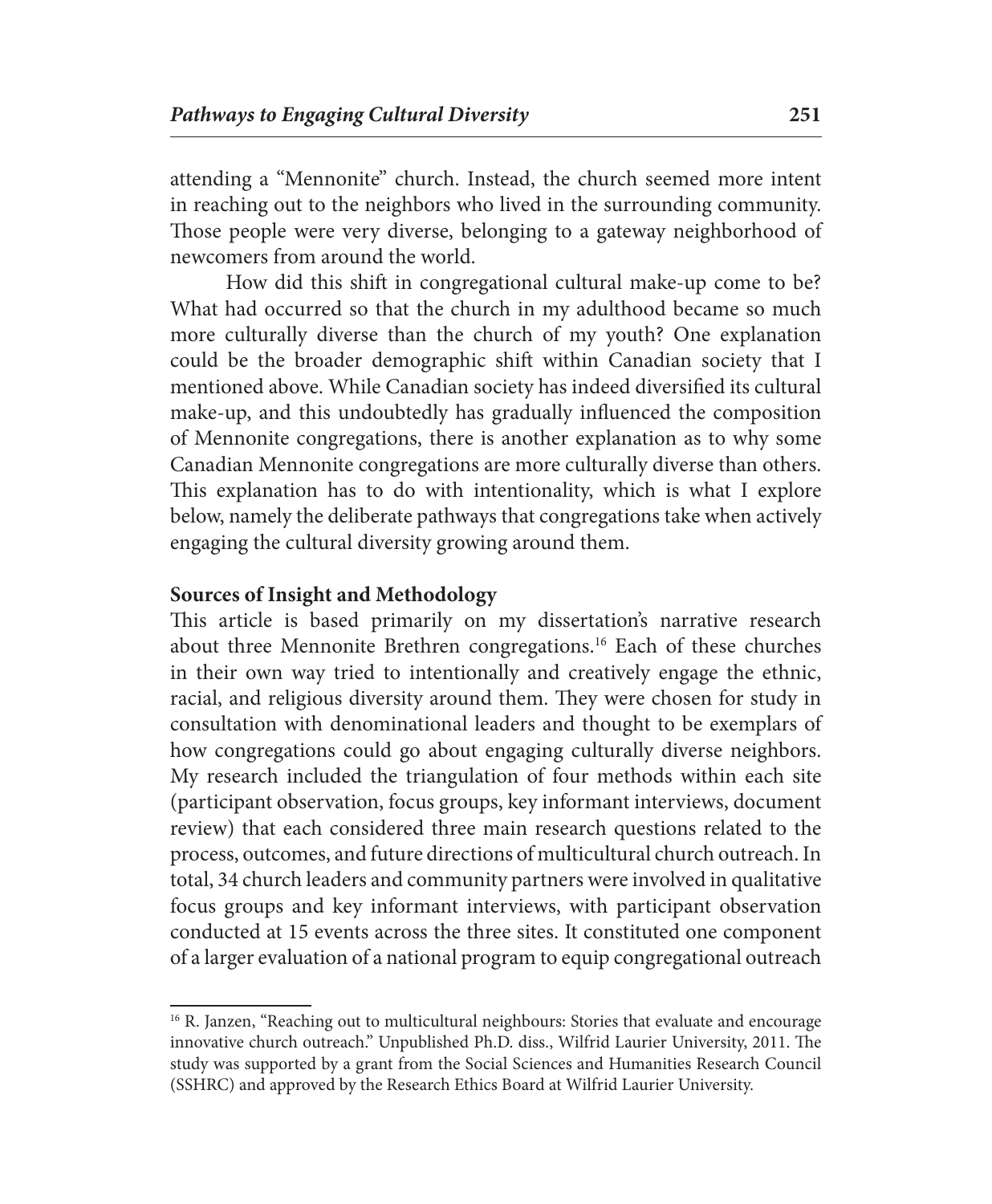operated by the Canadian Conference of Mennonite Brethren Churches.<sup>17</sup>

Secondarily, this article draws on my subsequent research beyond the Mennonite community that provides a fuller context to the dynamics of multicultural church outreach across Canada. These sources include inter-denominational studies on the congregational integration of diverse newcomers, the role of churches in immigrant settlement and integration, research on partnerships between faith groups and newcomer settlement organizations, and research about the link between justice and Christian faith.18 In addition to this national empirical insight, I also draw on my own experience as a lay leader in a MB church that had active ministry in a multicultural neighborhood of Kitchener, Ontario.

I begin by briefly introducing the outreach stories of the three MB church congregations as I met them in 2010**. <sup>19</sup>** Next, I discuss two general pathways by which these congregations have attempted to engage with their diverse neighbors, pathways which cut across the three church stories. I end with critical reflections that highlight five key observations related to congregational engagement of cultural diversity. As a community-based researcher committed to promoting transformational community practice, I include implications for future action. Throughout, I link the learnings gleaned from the three stories to a broader literature, including my research with other faith groups, as well as to social systems change theory.

## **Three Churches**

The three churches were located in Vancouver, Winnipeg, and Toronto. All three congregations began their journey into diversity engagement with established and dominant status relative to their newcomer neighbors. Their starting points included Russian Mennonite heritage (Vancouver); Canadian-born Francophone (Winnipeg); Canadian-born from various established denominational traditions (Toronto). All three congregations desired to reach out to the growing number of people in their surrounding

<sup>&</sup>lt;sup>17</sup> R. Janzen and D. Wiebe, "Putting God in the logic model: Developing a national framework for the evaluation of faith-based organizations," *Canadian Journal of Program Evaluation* 25, no. 1 (2010): 1-26.

<sup>&</sup>lt;sup>18</sup> See www.communitybasedresearch.ca for more information about these projects funded by SSHRC and World Vision.

<sup>&</sup>lt;sup>19</sup> Fuller versions of these stories are presented in my dissertation (see note 16).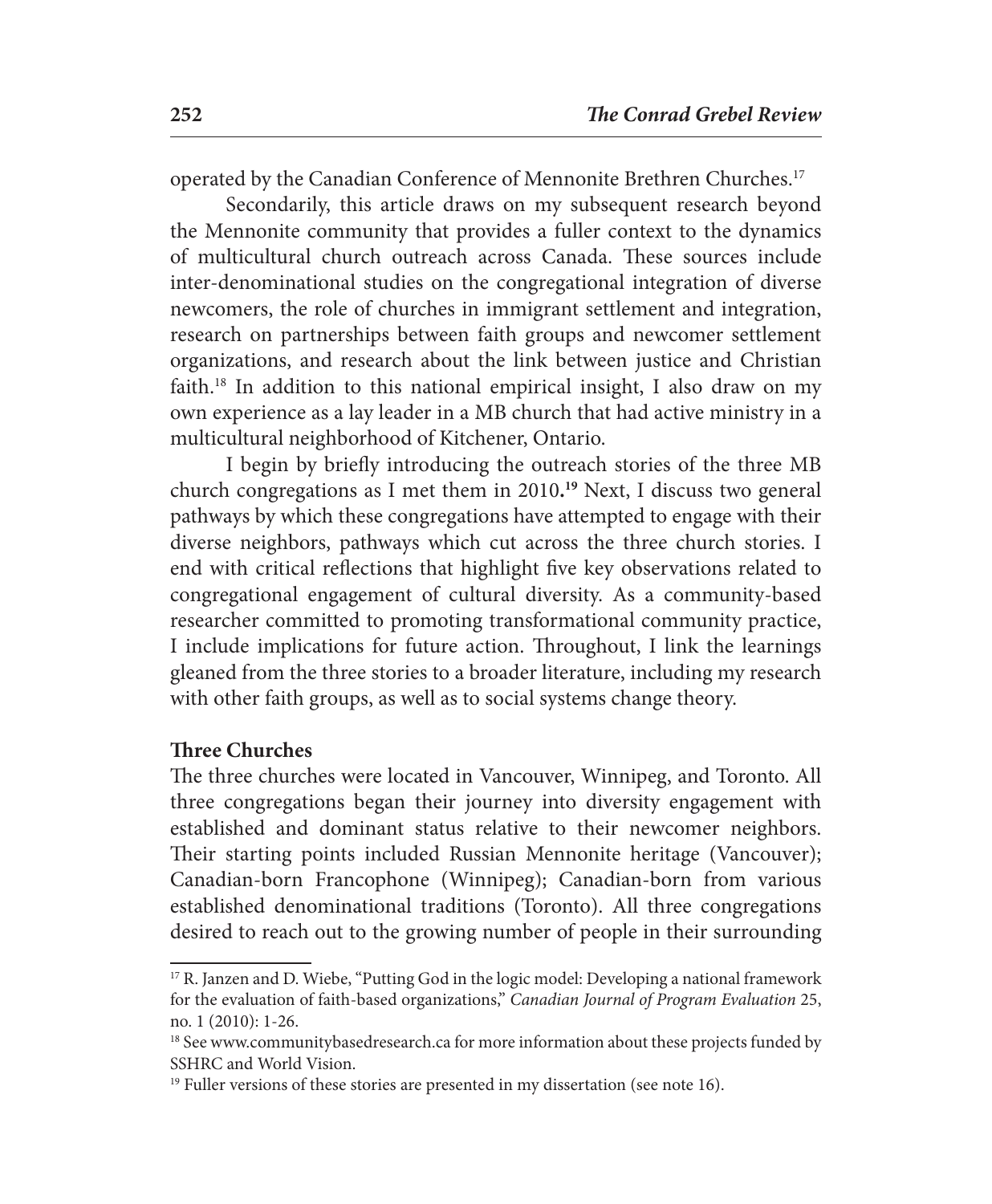neighborhood who did not necessarily share in their cultural norms or ways of knowing.

*Vancouver* The first church was South Hill Church, built in 1944 as Vancouver Mennonite Brethren Church. It was the first of many Germanspeaking Mennonite churches to dominate South Vancouver. In response to changing community demographics, the church underwent a major transformation in 2007. It was then that the remnant of a dwindling Germanspeaking congregation merged with the English-speaking portion of a MB Chinese church called Pacific Grace, with its Japanese-background pastor. Re-birthed and re-named, the church adopted a vision of becoming a multiethnic church determined to reach out to its multicultural neighborhood. For example, it started to run English language classes, hold a pre-school play group, stage international dinners and canning events, and actively participate in the annual community festival. This church's main storyline can be summarized as *Proactive congregational change that responded to changing community demographics.*

*Winnipeg* Next is Église Communautaire de la Rivière Rouge (ECRR), a French-speaking congregation located in the heart of Saint-Boniface, the historic French quarter of Winnipeg. The ECRR story began in 1998 as a small Bible study for white francophones. By 2007, the church had its own building and came into contact with the growing numbers of French-speaking immigrants arriving in the city. Helping immigrants to settle in Canada was not something the church had originally planned on doing. Still, church members began to informally respond to the practical settlement needs of newcomers whom they befriended. They established a clothing exchange, bought a van for transportation, engaged newcomer youth in range of activities, started African worship services, and involved newcomers in positions of leadership, including as volunteer pastors. In a matter of months, the size and nature of this church was transformed with newcomers (mostly from West Africa and Haiti) becoming increasingly involved in the church. The church's main storyline could be summarized as *Being open to build relationships with whomever comes across your path.*

*Toronto* The third congregation is 614 St. Jamestown in downtown Toronto. This church began in 2005 as a part of the Ontario MB conference's inter-denominational outreach to inner-city Toronto. It was located in the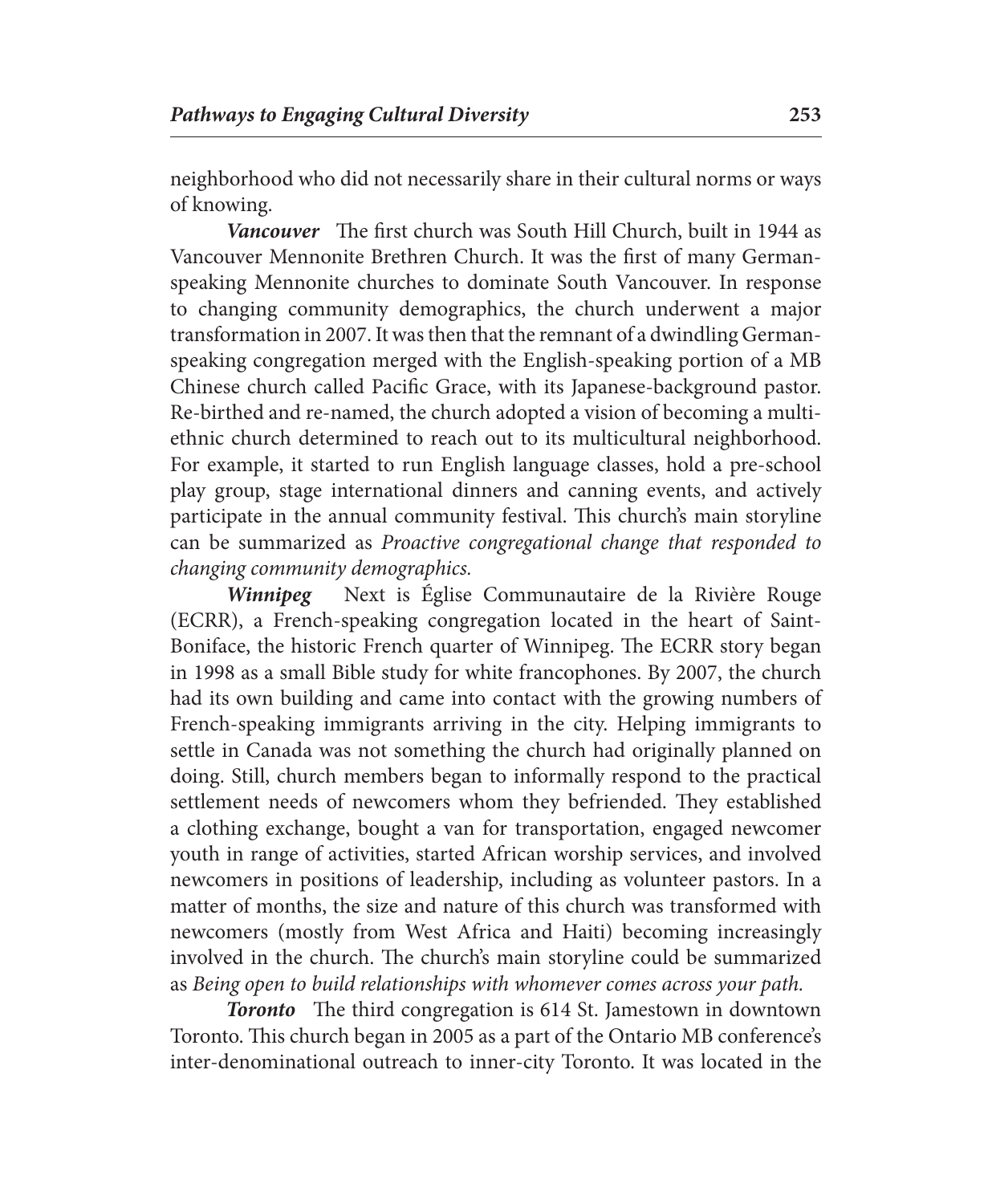St. James Town neighborhood of 18 high-rise apartments and a small park. Sixty-four percent of residents were immigrants speaking 120 languages from 90 source countries all within a half-square-kilometer. It was one the city's poorest neighborhoods. The church did not have a building but met in various community spaces. Community outreach was at the heart of the church from its beginning. Informal activities included an annual community festival, barbecues in the park, a support group for people struggling with mental health issues, park clean-up, and interactive Saturday evening worship. More formal activities were carried out in collaboration with community partners, including after-school programs, summer camps, and establishing City Hope, a parallel non-profit organization. This church's main storyline could be summarized as *Living among neighbors in such a way that brings hope.*

## **Two Pathways**

While each of these stories is unique, they hold elements in common. Here I want to discuss two interconnected pathways by which congregations can intentionally engage their culturally diverse neighbours: 1) undergoing organizational change, and 2) creating new community settings. These two pathways emerged following narrative analysis of cross-site themes related to the process of community outreach, and were framed through the lens of systems change theory, which views social systems as interconnected and interdependent and sees the health of a system as dependent on developing and accessing resources that facilitate system functioning.<sup>20</sup> From such an ecological perspective, both pathways imply a change of social system.<sup>21</sup> The difference between the two is in the ecological level of concern. The social system of primary concern for organizational change is the congregation. The neighborhood is of primary concern for the creation of community settings.

While the three congregations may each have favored one pathway

<sup>20</sup> E. Trickett, "Multiple-level community-based culturally situated interventions and community impact: An ecological perspective," *American Journal of Community Psychology* 34, no. 3/4 (2009): 257-66.

<sup>21</sup> J.G. Kelly, A.M. Ryan, B.E. Altman, and S.P. Stelzner, "Understanding and changing social systems: An ecological view," in J. Rappaport and E. Seidman, eds., *Handbook for Community Psychology* (New York: Kluwer Academic/Plenum Publishers, 2000, 133-60).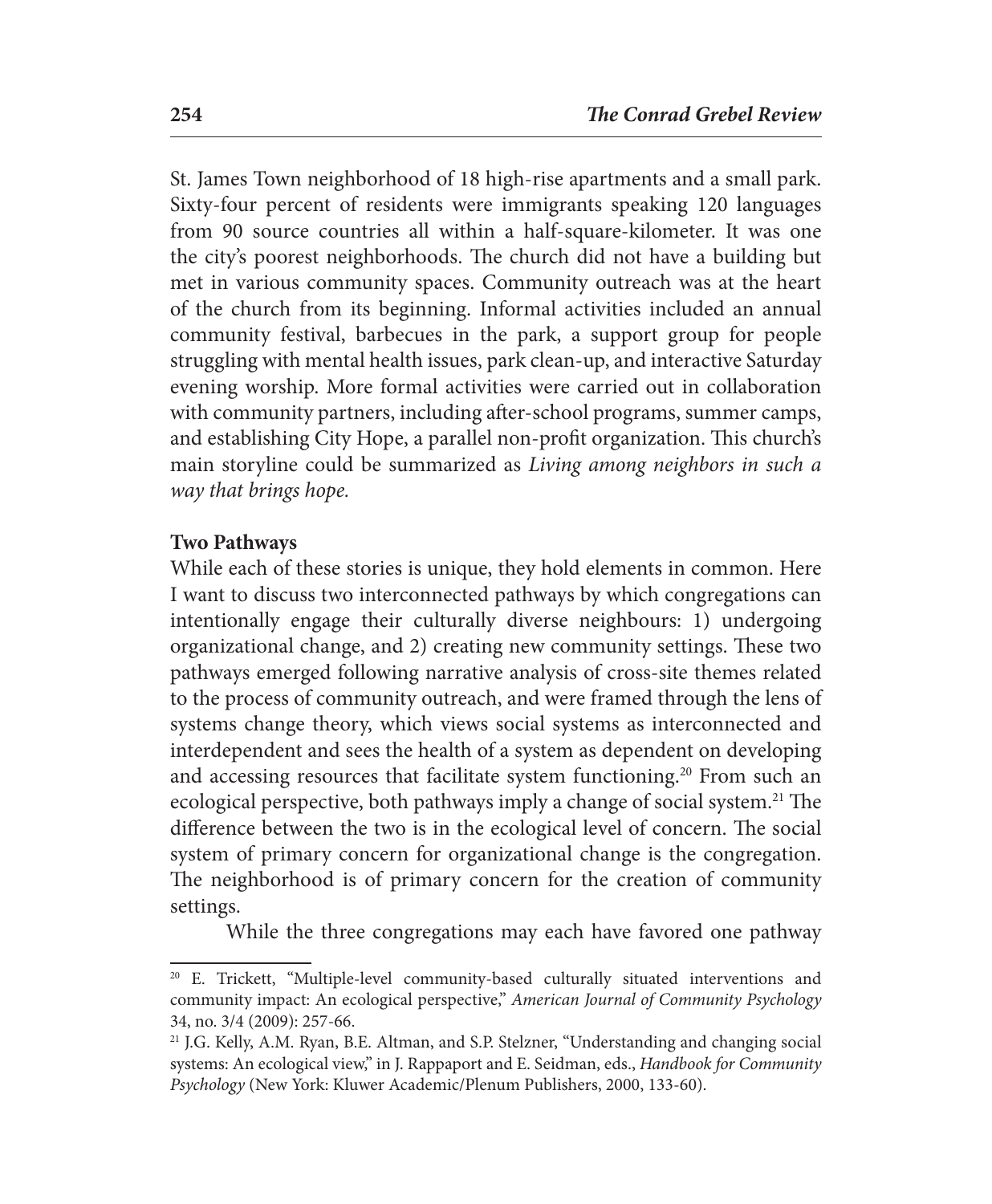over the other, it would be inaccurate to pigeonhole each church in any one category. In reality, all pursued some measure of both pathways. Moreover, having two pathways to draw on gave them more flexibility and creativity in engaging with diversity. I will now consider each pathway in turn, using systems change theory as an orienting framework.

## *Pathway 1: Undergoing Organizational Change*

The first pathway is internally focused and involves a congregation deliberately and proactively undergoing organizational change to better position itself to reach out to and impact its community.<sup>22</sup> The underlying assumption is that it is difficult to engage the surrounding community if the congregation does not first work at its own transformative change.<sup>23</sup> Organizational change also has a symbolic goal, in that the change the organization wishes to see in the community is to be mirrored in its own congregation.<sup>24</sup> This pathway is best characterized by the Vancouver church, which went through a formal congregational change process as a precursor to reaching out to its multicultural neighbors.

I have suggested elsewhere that three requirements are needed for church congregations as social systems that wish to adapt to a changing environment and function effectively.25 The first is to *create vision. Vision* provides direction to the kind of organization that is to be desired, and is cast by leaders who forward their opinions, policies, and underlying principles that should guide the organization.<sup>26</sup> Its goal is to challenge existing attitudes,

<sup>22</sup> S.D. Evans, C.E. Hanlin, and I. Prilleltensky, "Blending ameliorative and transformative approaches in human service organizations: A case study," *Journal of Community Psychology* 35, no. 3 (2007): 329-46.

<sup>&</sup>lt;sup>23</sup> G. Nelson and I. Prilleltensky, *Community Psychology: In Pursuit of Liberation and Wellbeing*, 2nd ed. (New York: Palgrave Macmillan, 2010).

<sup>&</sup>lt;sup>24</sup> P.W. Speer, "People making public policy in California: The PICO California Project." Evaluation report, Vanderbilt University. Human & Organizational Development, Peabody College, 2002.

<sup>25</sup> R. Janzen, M. Chapman, and J. Watson, "Integrating immigrants into the life of Canadian urban Christian congregations: Findings from a national survey," *Review of Religious Research* 53, no. 4 (2012): 441-70.

<sup>&</sup>lt;sup>26</sup> P. Foster Fishman, B. Nowell, and H. Yang, "Putting the system back into systems change: a framework for understanding and changing organizational and community systems," *American Journal of Community Psychology* 39 (2007): 197-215.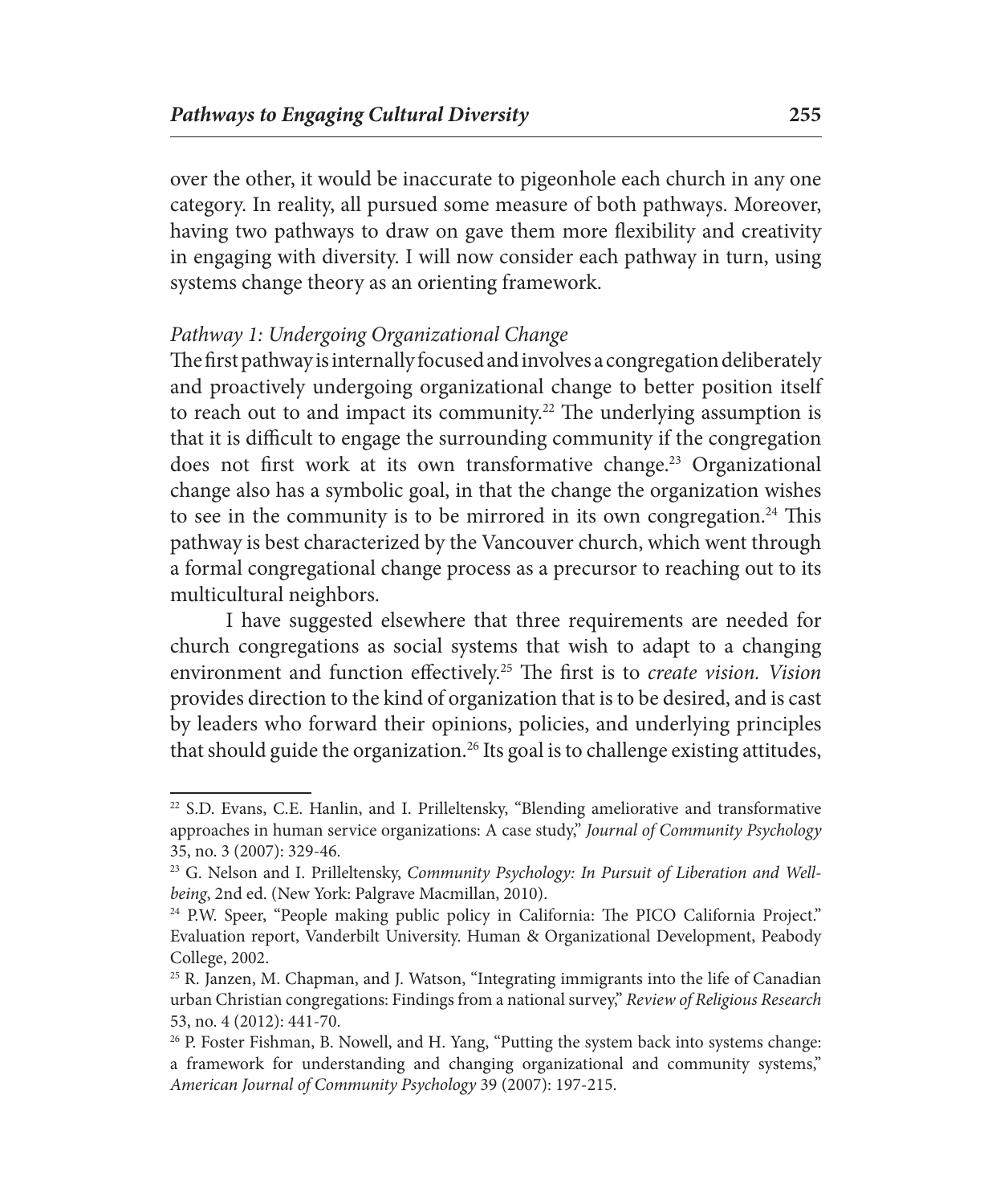beliefs, and policies in such a way that represents a shift in organizational norms.27 For example, leaders within the Vancouver church continually reemphasized a new multi-ethnic vision of the congregation, encouraging members to regularly reflect on how their ministries fit within this vision. In Winnipeg, the lead pastors spent considerable time teaching, preaching, and role modeling an expanded vision of the church that was now to embrace francophone newcomers from Africa and Haiti.

The second requirement is to create social structures that connect people to each other and the resources that they need.28 Organizational change thus seeks to break down old settings and events that are exclusionary and deny access to valued resources.29 Structural change encourages innovation to the extent that new organizational structures facilitate new interactions. For example, the Vancouver church renovated the exterior of its building to signal its transition from a setting for German-speaking people into one in which all community members are welcome. Inside the sanctuary, the church discarded symbols long identified with German-speaking Mennonite ritual (e.g., hymnals in the pew, German scripture verses). This indicated a new openness for diverse others to join in and shape the ritual of worship. In Toronto, church leaders developed new and creative structures to generate funds once the original financial support had ended.

The third requirement is to create social processes that promote engagement and enable people to influence the organization itself.<sup>30</sup> Adaptive organizations meaningfully involve people in decision-making and other aspects of organizational life.31 Leadership development, planning, training, and evaluation are common processes in organizational change.<sup>32</sup>

<sup>27</sup> P.Y.T. Sun and J. Scott, "Sustaining second-order change initiation: Structured complexity and interface management," *Journal of Management Development* 10 (2005): 879-95.

<sup>28</sup> Kelly, Ryan, Altman, and Stelzner, "Understanding and changing social systems: An ecological view."

 $29$  G. Nelson, J. Ochocka, J. Lord, and K. Griffin, "Nothing about me without me. Participatory action research with self-help/mutual aid organizations for psychiatric consumer/survivors," *American Journal of Community Psychology* 26 (1998): 881-912.<br><sup>30</sup> Kelly, Ryan, Altman, and Stelzner, "Understanding and changing social systems: An

ecological view."

<sup>31</sup> Nelson and Prilleltensky, *Community* Psychology*: In Pursuit of Liberation and Well-Being.*

<sup>32</sup> Janzen, Chapman, and Watson, "Integrating immigrants into the life of Canadian urban Christian congregations," 441-70.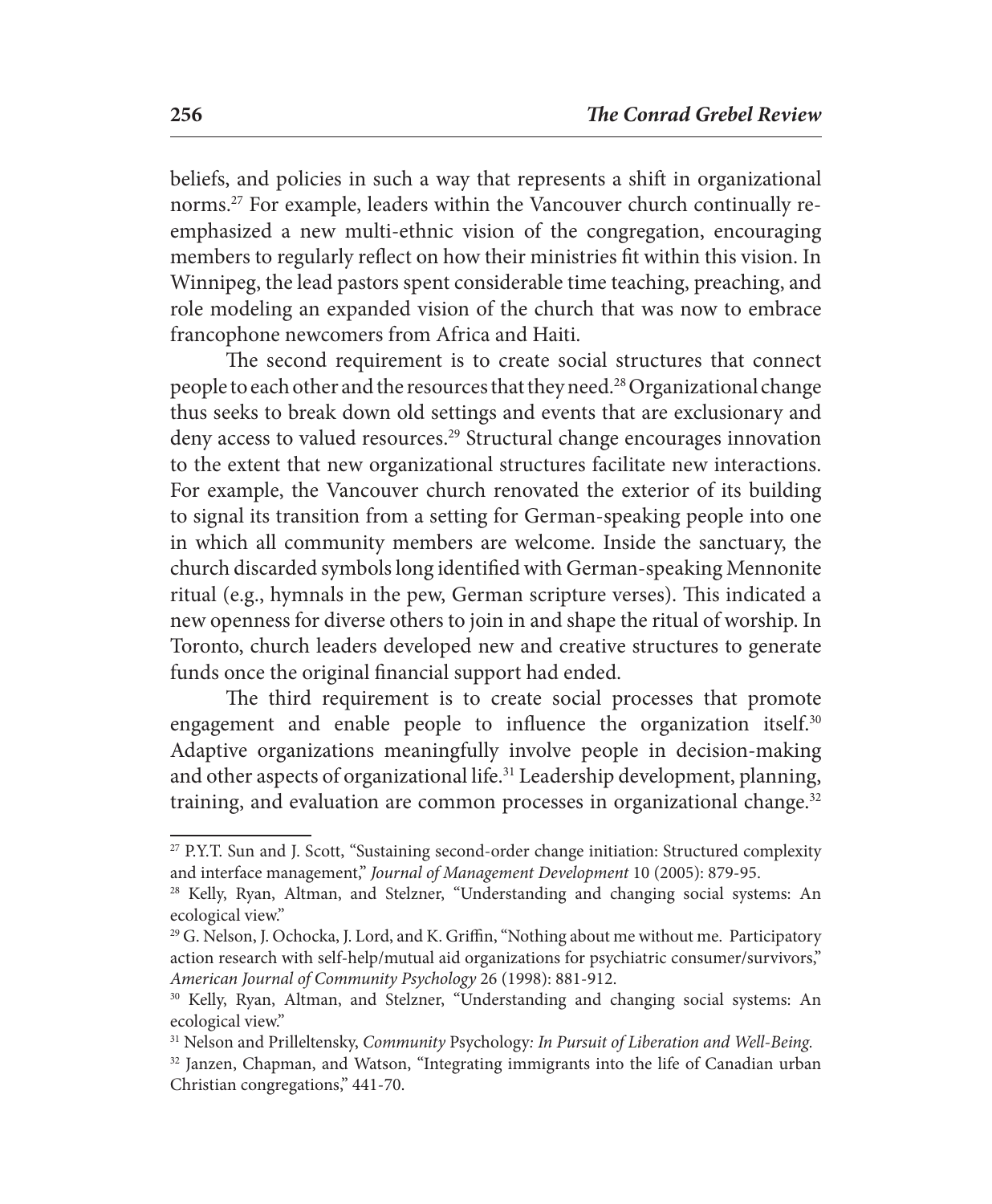For example, in Vancouver a joint planning task group was established that allowed members from the two former congregations (German-speaking and Chinese) to jointly determine the nature of their newly-created congregation. In Winnipeg, newcomers were given the opportunity to assume leadership positions, such as preaching in worship services, joining the Leadership Board, or leading the integration of other newcomers within their church.

To summarize, organizational change is one pathway for congregations to better engage the cultural diversity surrounding them. There are many aspects of changes in vision, structure, process that congregations can reflect on and pursue in order to better welcome and integrate culturally diverse people.33 Such a three-pronged, holistic approach to congregational change expands existing multicultural church literature (largely from the United States) that typically focuses on singular and narrow aspects of change, such as in cultural awareness or in worship ritual.<sup>34</sup> In short, the three narratives demonstrate that congregations must comprehensively adapt their organizations if they wish to begin to engage their culturally-diverse neighbors in a reciprocally meaningful way.

## *Pathway 2: Creating New Community Settings*

The second pathway to engaging diversity is externally focused and involves creating new community settings, local "places and spaces" that build a sense of community and nurture well-being.35 They do this by enabling people to connect to resources ("life-giving nutrients") that help them to function better.36 For example, these settings increase social networks and become

<sup>&</sup>lt;sup>33</sup> Ibid.<br><sup>34</sup> G. Marti, *Worship across the Racial Divide: Religious Music and the Multiracial Congregation* (Oxford: Oxford Univ. Press, 2012); J. Nieman and T. Rogers, *Preaching to Every Pew: Crosscultural Strategies* (Minneapolis: Augsburg Press, 2001); D. Sheffield*, The Multicultural Leader: Developing a Catholic Personality* (Toronto: Clements Publishing, 2005). G.A.Yancey, *One Body, One Spirit: Principles of Successful Multi-racial Churches* (Downers Grove, IL: Intervarsity Press, 2003).

<sup>35</sup> J. Hill, "A rationale for the integration of spirituality into community psychology," *Journal of Community Psychology* 28, no. 2 (2000): 139-49.

<sup>36</sup> Kelly, Ryan, Altman, and Stelzner, "Understanding and changing social systems: An ecological view."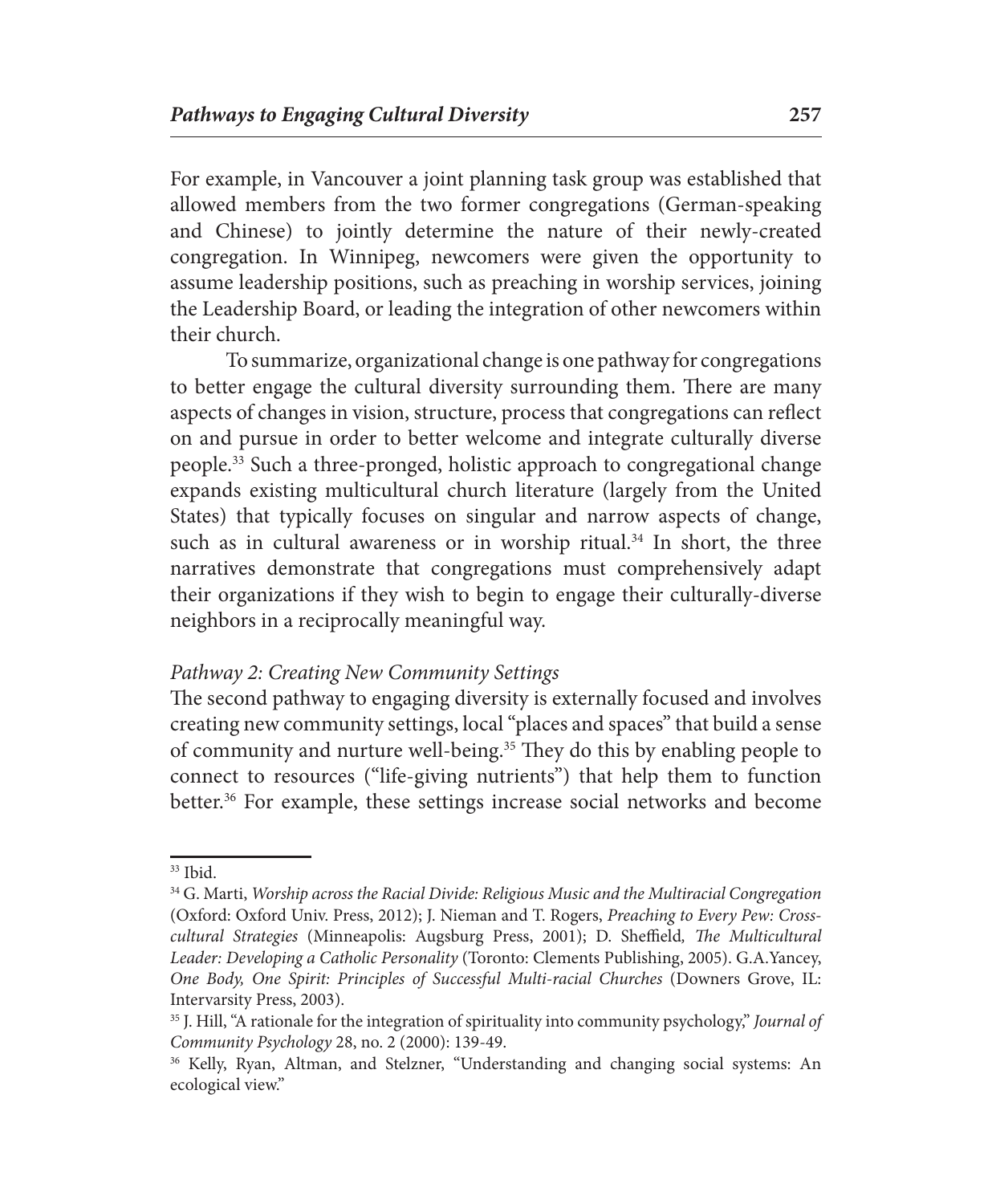meaningful when they set into motion a sequence of social interactions.<sup>37</sup> Social settings become innovative when they help to fill gaps of interaction within a particular social system. The agenda for creating new community settings is not prescribed but emerges as church members live among their neighbors and identify what is needed. In more theological language, this pathway sets out to bring community transformation by incarnating the presence of God within the neighborhood.

The three church stories are full of examples of new settings being created. The Winnipeg and Toronto churches in particular demonstrated a high capacity to develop these settings in response to perceived community need. It was a reactive approach, in that the need for new social settings was identified through personal relationships. These relationships were typically informal, developed as a function of living side-by-side among their neighbors. While some call on churches to conduct formal, positivistic needs and resource assessment as a part of community engagement,<sup>38</sup> the narratives demonstrate a more informal, naturalistic approach to such assessment.

Some of the new settings were located within the church's own building. In both Vancouver and Winnipeg, for example, the church building became used for various community activities bringing diverse people together (a parent and child play group, English language classes, and a clothing exchange, to name only a few). Housing these activities within the church caused it to become recognized as a "community center" for its respective neighborhood.<sup>39</sup> However, many other settings were located outside its building (whether led by the church or other community groups). In Toronto, where the church did not have its own building, ordinary places such as a coffee shop, a park, an apartment building basement, or an office of a community organization were transformed into spaces where community members and churchgoers intermingled and even worshiped together.

<sup>37</sup> J.G. Kelly, *On Becoming Ecological: An Expedition into Community Psychology* (New York: Oxford Univ. Press, 2006).

<sup>38</sup> J. Westgate, "The challenge of being a community church in a commuter society," in *Out of the Strange Silence: The Challenge of Being Christian in the 21st Century*, ed. B. Thiessen (Fresno, CA: Mennonite Brethren Biblical Seminary, 2005).

<sup>39</sup> D. Ley, "The immigrant church as an urban service hub," *Urban Studies* 45, no. 10 (2008): 2057-74.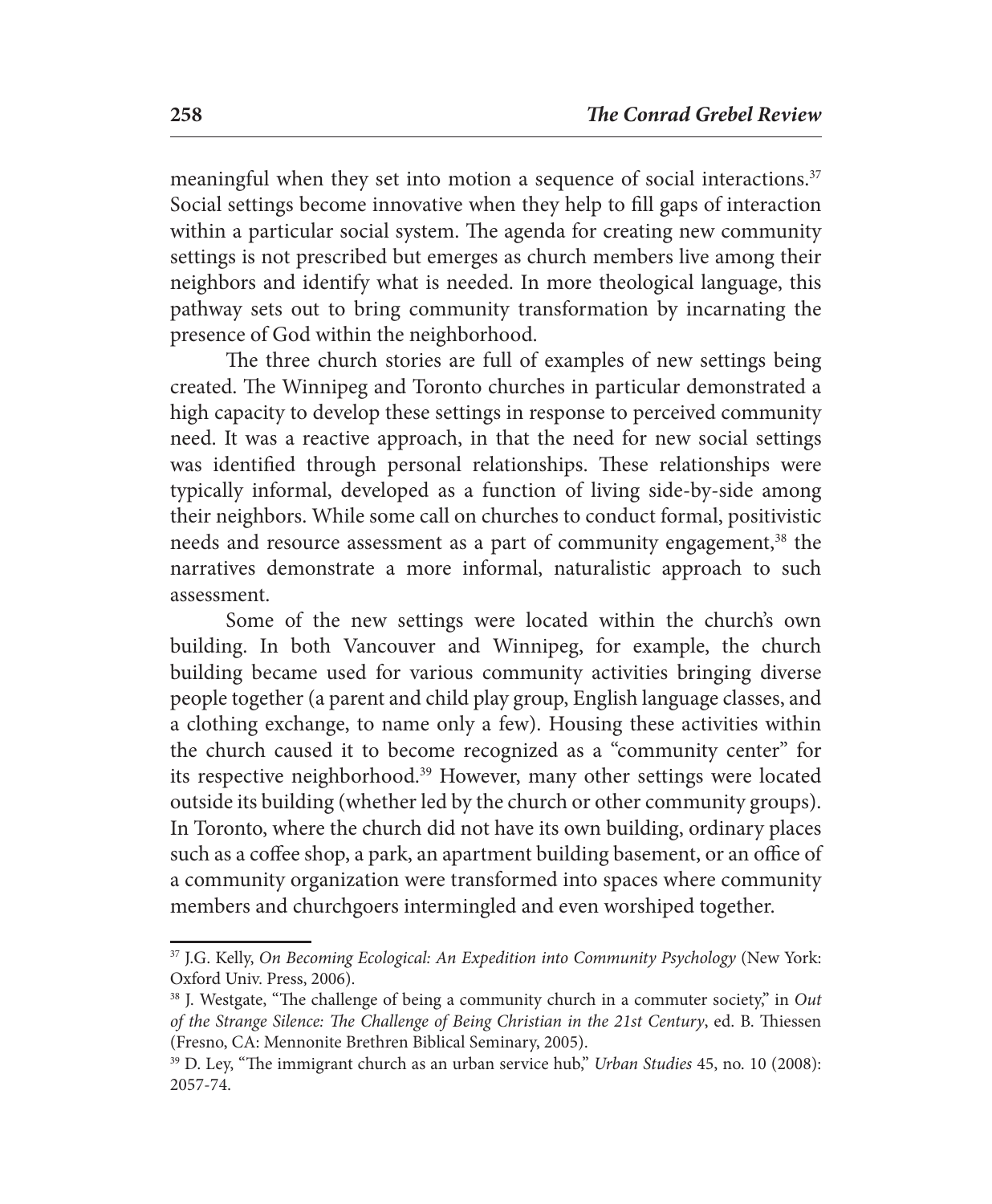Whether settings are formal or informal, church-led or partner-led, those most likely to positively impact neighbors display some common characteristics. I will highlight two inter-related characteristics that seem particularly important within a multicultural context. The first is the fostering of an environment that allows participants to appreciate the uniqueness of diverse individuals. Settings that engage culturally diverse people encourage participants to be deliberately open to the newness that others bring and willing to be enriched by them.<sup>40</sup> Such settings seek to traverse traditional boundaries of history, culture, and power that have kept people separate.<sup>41</sup> Within the church stories this characteristic was often emphasized in discussions about vision and guiding values (e.g., respect, empathy, listening and cultural humility). Indeed, many church members were willing to "let go" of personal preferences and to "put on" the preferences of others.42 In this way, they demonstrated that while the interactions might be risky with outcomes undetermined, a genuine act of relationship-building cannot leave either party completely unchanged.<sup>43</sup>

In each of the three churches, many examples were shared of how people who previously had not interacted were changed and enriched because of relationships made within these newly created community settings. In some cases, these settings were the gateway for people who previously did not attend church (or had not yet found a home church in Canada) to find a new social network and new spiritual home, and to become active in other church activities including worship services. Some participants made first-time decisions to become Christians through relationships made within these settings. However, despite good intentions, church members did not always express an appreciation of the uniqueness of individuals. In one negative example, a leader confessed how he had inappropriately rushed people towards making "a decision for Christ" at an outreach gathering. He

<sup>40</sup> M. Volf, *Exclusion and Embrace: A Theological Exploration of Identity, Otherness, and Reconciliation* (Nashville, TN: Abingdon Press, 1966).

<sup>&</sup>lt;sup>41</sup> K. M. Peters, "Interculturalism: A preferred praxis of ministry in multicultural settings." Doctoral diss., Fuller Theological Seminary, 2009.

<sup>42</sup> G. Parrett, "Becoming a culturally sensitive minister," in *A Many Colored Kingdom: Multicultural Dynamics for Spiritual Formation*, eds. E. Conde-Frazier, S.S. Kang and G.A. Parrett (Grand Rapids, MI: Baker Academic, 2004), 121-50.

<sup>43</sup> Volf, *Exclusion and Embrace*.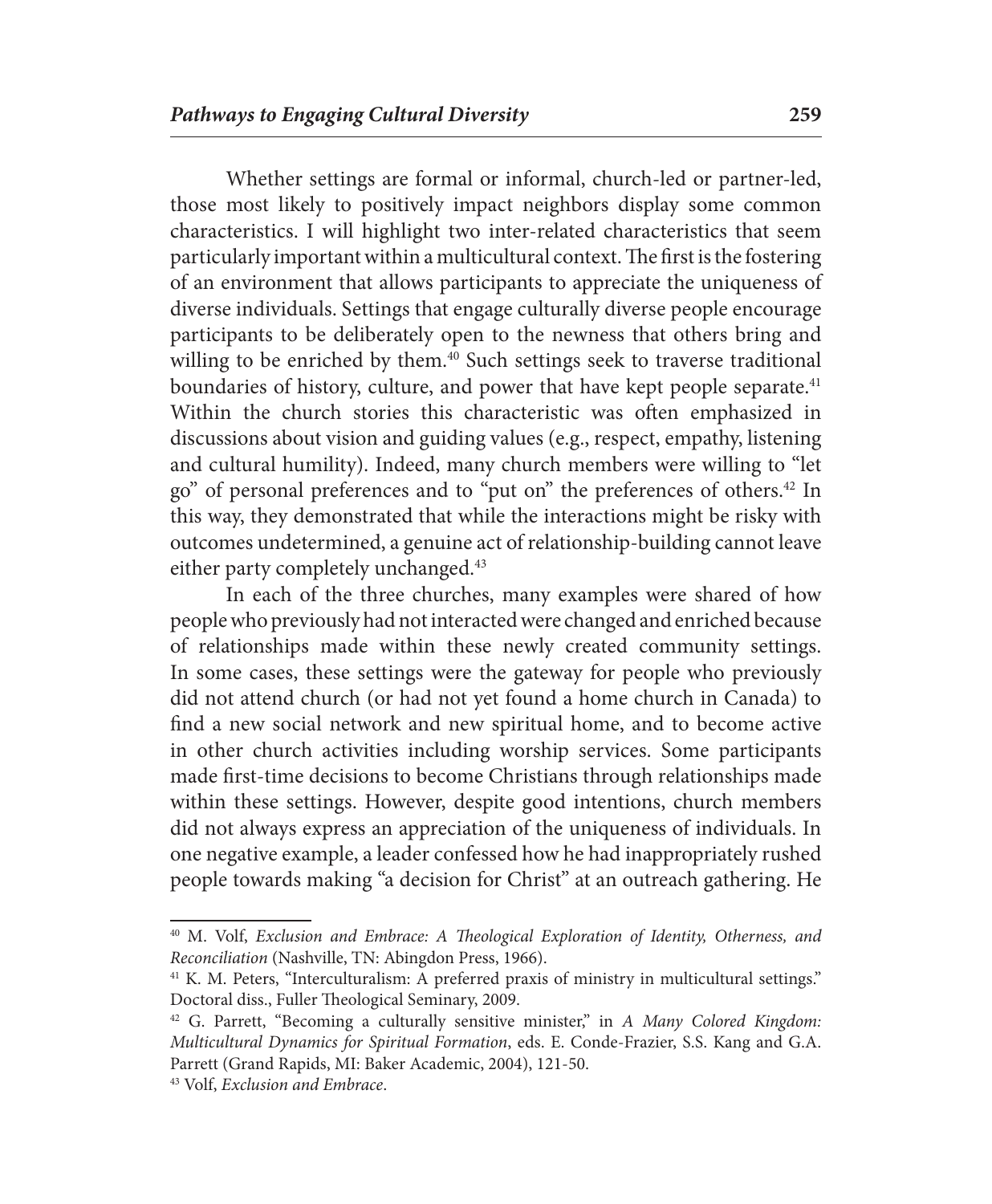recognized in hindsight that his actions might well have jeopardized the relationships his church members were building with community members. According to Volf's "drama of the embrace,"<sup>44</sup> the leader had foregone the "opening arms" and "waiting" steps of relationship. In these steps, the church member signals their invitation to relationship by creating space for others to express themselves and ask questions, and by waiting for others to determine the relational pace.45 According to Volf, relationships slip into the violence of exclusion and oppressive domination when people fail to reconfigure themselves and their identities to make space for other people. Rather, they "seek to reshape the other into who I want her to be in order that in relation to her I may be how I want to be."46

The second key characteristic in making a positive impact within multicultural settings is the fostering of an environment that allows participants to appreciate the common humanity of diverse individuals. Rather than focusing on the particular individual, here the emphasis is on what is universally shared. Settings that embody this characteristic allow participants to sense that together they constitute a part of a greater whole. Participants have a sense of belonging, not only because of proximity but shared experience and meaningful purpose.<sup>47</sup> Stressing commonality enables these settings to minimize differences in status and culture, as interactions are designed to be mutually beneficial and reciprocal.<sup>48</sup>

The involvement of African newcomer youth in the Winnipeg church is a good example. This church became a setting with which these youth keenly identified. They were active in leading singing during worship services and afterwards tossing around a football with others on the church parking lot. The youth leader took them to "normal Canadian-places" (e.g., a

<sup>44</sup> Ibid., 140.

<sup>45</sup> T. Keller, *Gospel in Life: Grace Changes Everything* (Grand Rapids, MI: Zondervan, 2010).

<sup>46</sup> Volf, *Exclusion and Embrace*, 91.

<sup>47</sup> P.R. Dokecki, R.T. O'Gorman, and J.R. Newbrough, "Toward a community-oriented action research framework for spirituality: Community psychological and theological perspectives," *Journal of Community Psychology* 29 (2001): 497-518.

<sup>48</sup> G.V. Nelson, *Borderland Churches: A Congregation's Introduction to Missional Living* (St. Louis, MO: Chalice Press, 2008). R. Janzen, J. Ochocka, N. Jacobson, S. Maiter, L. Simich, A. Westhues, A. Fleras, and The Taking Culture Seriously Partners, "Synthesizing culture and power in community mental health: An emerging framework," *Canadian Journal of Community Mental Health* 29, no. 1 (2010): 51-67.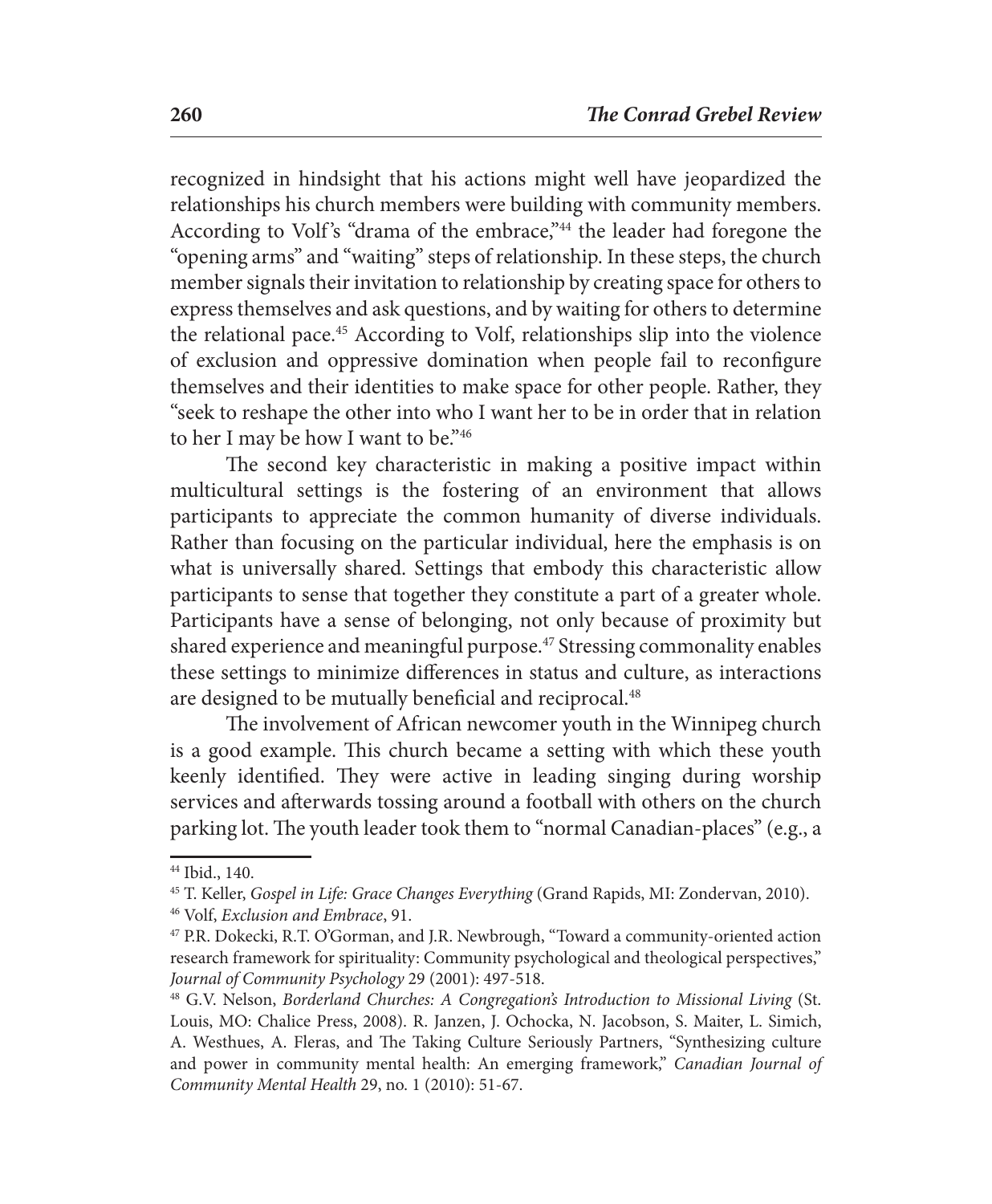shopping mall, a beach, a football field) that acted as settings to connect them with other Canadian-born youth. The message was that in these community places all youth belonged because they all had a common need to belong.

#### **Five Reflections**

Below I offer five reflections about congregations that are intentionally engaging with Canada's growing cultural diversity. These reflections are grounded in the three church stories and the two pathways discussed above, but they extend further by drawing on my subsequent interdenominational research. While the reflections describe the current situation, they also look to the future, including suggestions for future practice within Canadian Mennonite congregations.

First, congregations that work intentionally and comprehensively to engage cultural diversity are not so common. While Canadian congregations may be making some efforts to reach out to the diversity around them, these efforts are typically not as comprehensive as those found in the three church stories. In a national survey of 355 congregations from a range of denominations, Canadian congregations were found to be more active in casting vision than in making actual structural and process changes designed to integrate diverse newcomers into their congregational life.<sup>49</sup> Canadian congregations seem to be thinking about engaging diversity more than doing it (or as one survey respondent put it: "our practices have not yet caught up to our values"). I experienced this reality as I worked with MB denominational leaders to identify congregations for study. Congregations were to be selected by "maximal sampling," a term social scientists use when choosing intensity-rich exemplars of the topic under study. In total, five of the approximately 250 MB churches nationwide were identified as potential case studies. The three stories that were eventually selected, therefore, do not claim to be normative of the Canadian Mennonite experience. Rather, these congregations were ahead of the curve in experimenting with how to reach out to their community's cultural diversity. So rather than giving breadth of insight across the Mennonite spectrum today, these stories give depth of insight into possible trajectories for tomorrow.

<sup>&</sup>lt;sup>49</sup> Janzen, Chapman, and Watson, "Integrating immigrants into the life of Canadian urban Christian congregations," 441-70.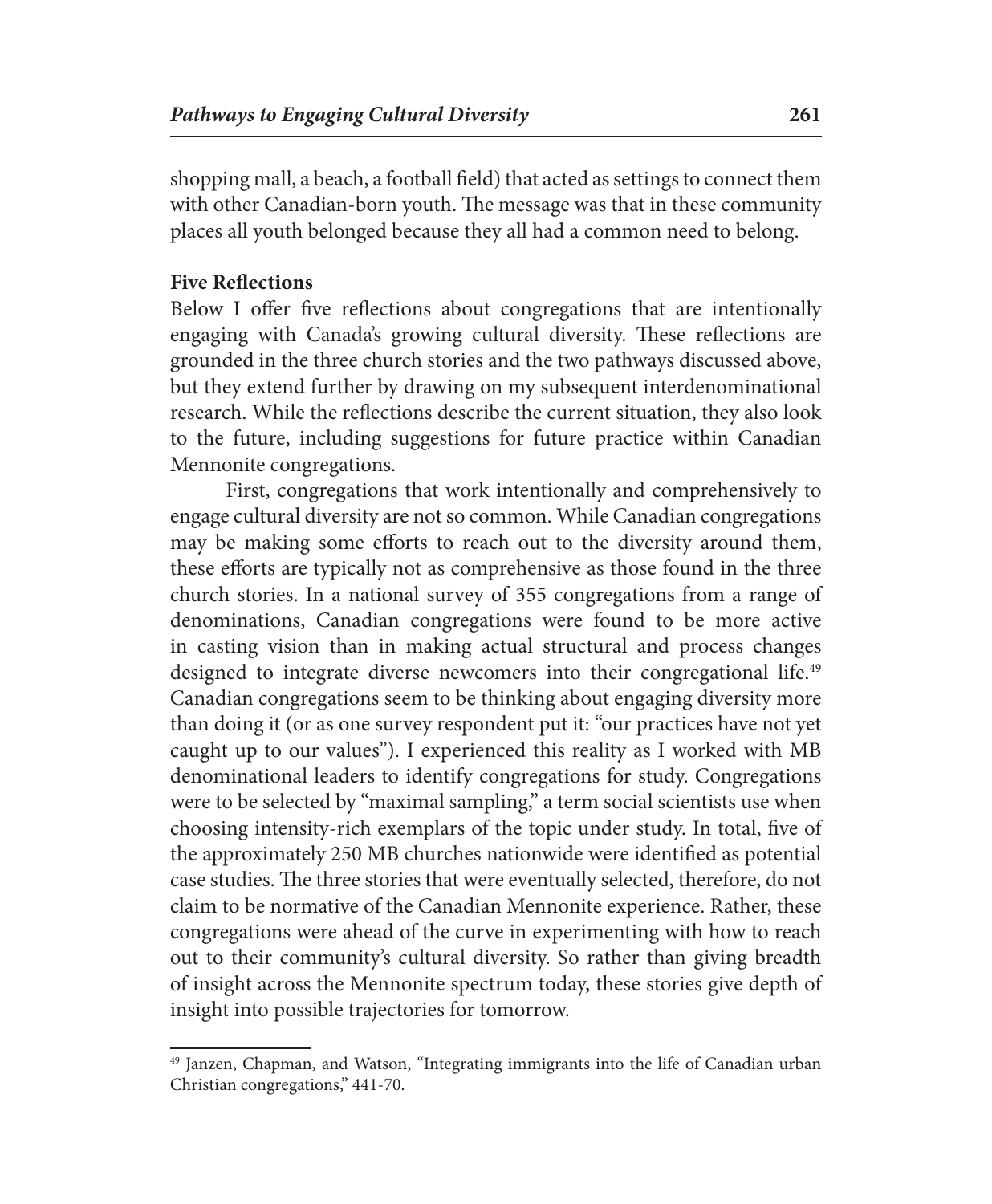Second, congregational engagement of cultural diversity is hard work. Dealing with cultural difference can be challenging, especially without the benefit of ample role modeling from previous generations. A national survey of Canadian churches identified what congregational leaders saw as hindering their churches from responding to the diversity around them.<sup>50</sup> At the top of the list was a resistance to adaptation and change, with congregants preferring to be "inflexible and culturally unaware," "ethno-centric," and wanting "newcomers to be like us." Even congregations that had begun to intentionally engage diversity still experienced many challenges, including: 1) the effort required to overcome language barriers and negotiate differing assumptions in such areas as leadership style, theology, worship practices, and expectations of pastoral care; 2) the resources and know-how needed to respond to the many practical settlement needs of newcomers; and 3) a willingness to move beyond the shallow relationship of an initial welcome toward reciprocally living life together. It is perhaps not surprising, then, that I have since learned that all three Mennonite churches participating in my dissertation research have either closed their doors or have changed significantly. My own church recently closed and folded its community ministry into a larger church to ensure that the hard work of engaging diverse newcomers would continue. Nevertheless, I do not view these stories as failures. Rather, I see the churches as trailblazing outliers, what Nelson would call "borderland churches"<sup>51</sup> that do innovative work on the edges (or borders) of what is familiar and safe. Their stories offer two flexible pathways that challenge people to be creative within their own unique context. We need to hear more of these kinds of stories. Their trial-and-error aspect offers insight and inspiration for deciding to take risks toward the direction of diversity.

Third, congregations that intentionally engage cultural diversity require equipping as they respond to God's call. Key leaders in each of the three churches spoke of a very clear (sometimes dramatic) calling from God to lead their churches into engaging the diverse people around them. This is not to suggest that all Mennonite congregations will receive a similar calling (or if they do, not necessarily to engage with such high levels of diversity).

<sup>50</sup> Ibid.

<sup>51</sup> Nelson, *Borderland Churches: A Congregation's Introduction to Missional Living.*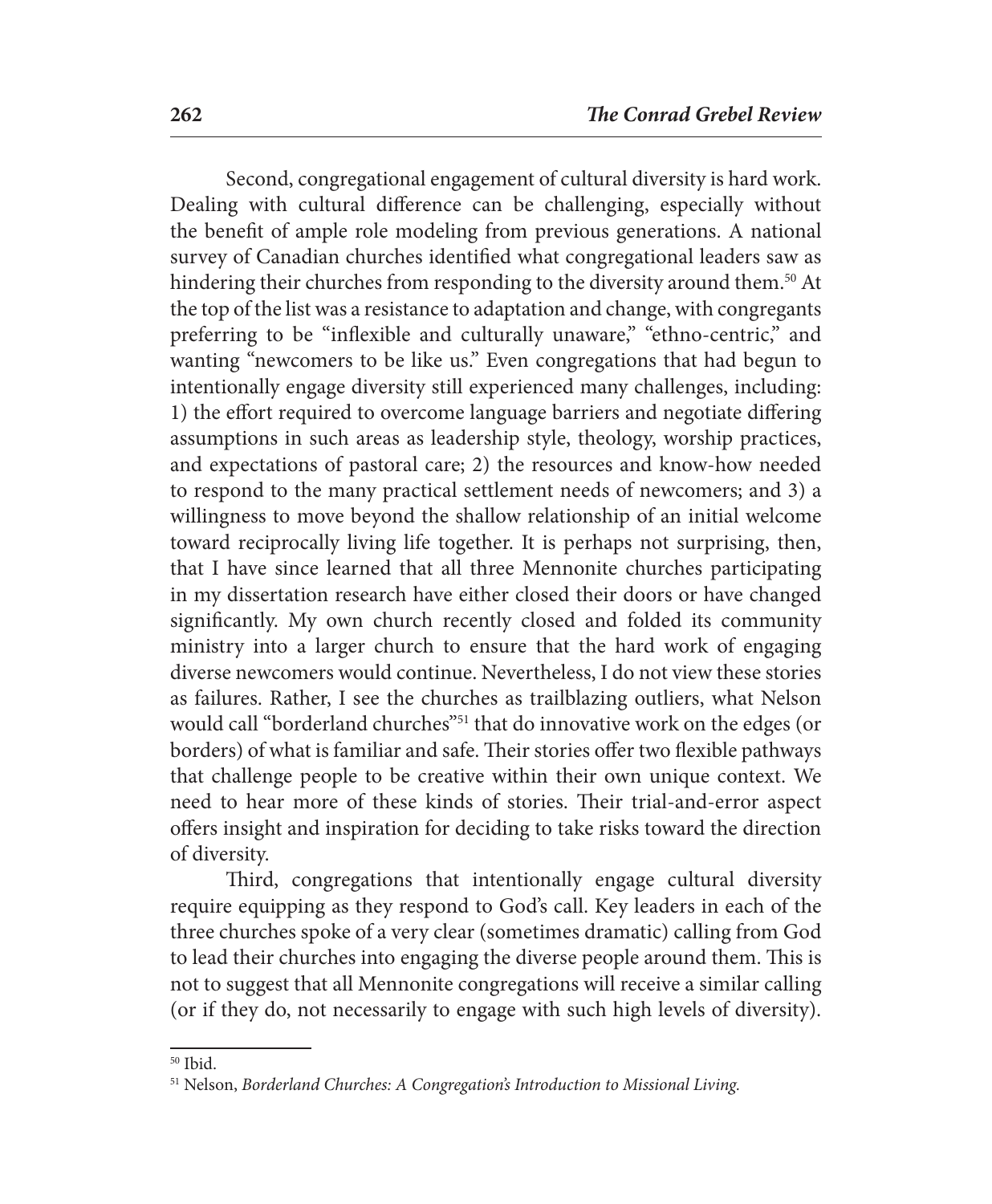But the changing demographics of Canadian communities imply that congregations that see their calling as including community transformation will need to engage with increasingly diverse neighbors. However, many congregations do not appear to be well equipped, nor do they receive adequate support from their denominations. Consider the results of a national survey of leaders from Canada's major denominations,<sup>52</sup> which found that while many churches do have some active ministry directed at diverse newcomers, congregations and denominations were particularly weak in the equipping processes of leadership development, training, planning, and evaluation.

Let me offer here a few suggestions that could benefit Mennonite churches in their multicultural outreach:

- Develop theological underpinnings for multicultural outreach that highlight Anabaptist/Mennonite distinctives;
- Support congregations in discerning God's movement within multicultural communities in recognition that God's spirit is active amidst all of human diversity;
- Build the strategic, leadership, financial, practical and collaborative capacity of congregations in adapting to their multicultural context;
- Share stories about learnings in multicultural outreach across churches.<sup>53</sup>

Fourth, congregations that effectively engage cultural diversity recognize a relational niche. Each year the Canadian federal government invests over 1 billion dollars helping diverse newcomers settle and integrate into our communities.54 These resources primarily fund non-profit organizations to provide formal settlement services primarily for language, employment, and settlement orientation. Indeed, over the past 30 years a new

 $52$  Janzen et al., "Just faith? A national survey connecting faith and justice within the Christian Reformed Church."

<sup>&</sup>lt;sup>53</sup> I discuss these suggestions at length in Janzen, "Reaching out to multicultural neighbours." See footnote 16.

<sup>54</sup> IRCC Departmental Plan 2017-2018. https://www.canada.ca/en/immigration-refugeescitizenship/corporate/publications-manuals/departmental-plan-2017-2018/departmentalplan.html.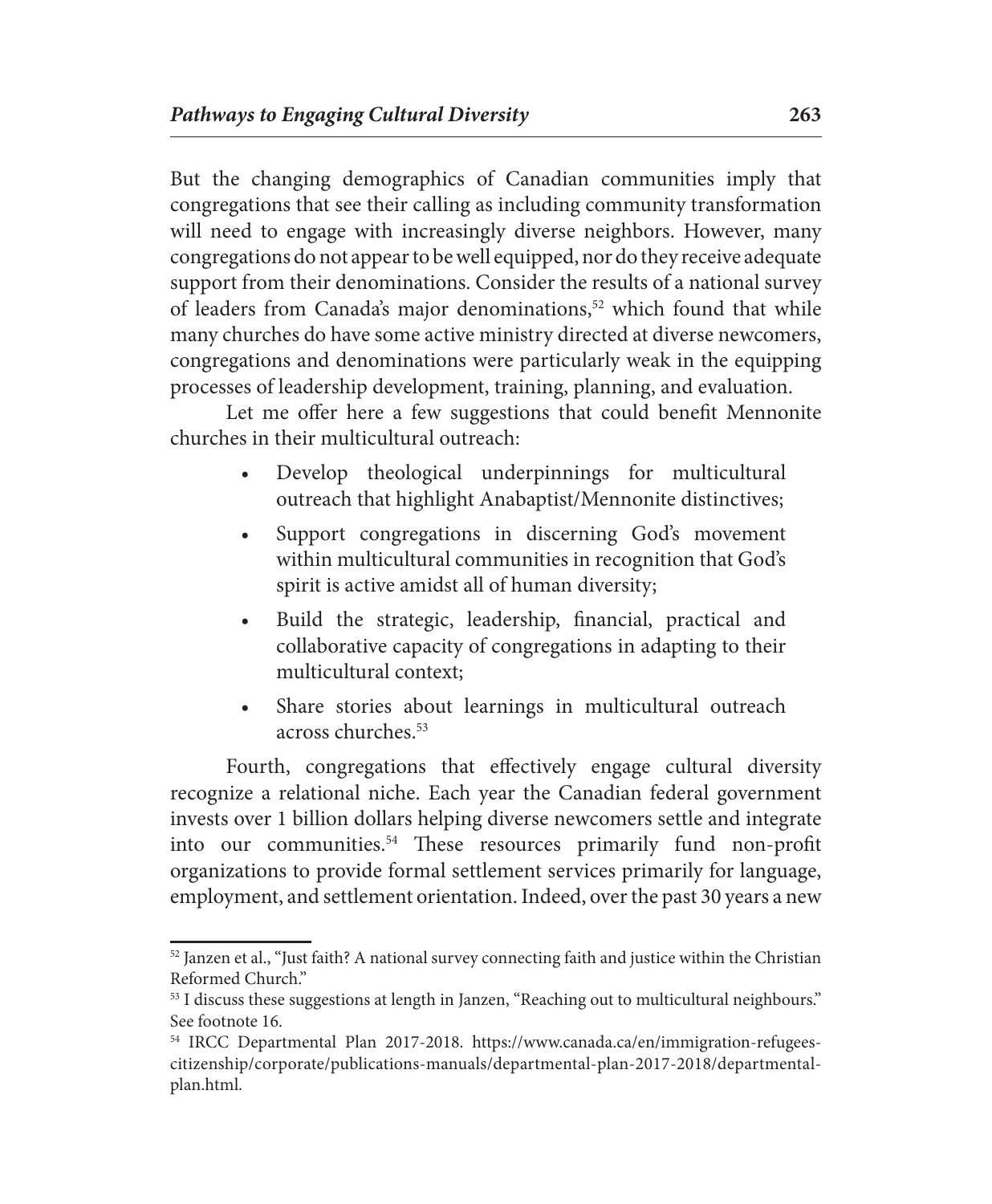settlement profession has emerged in Canada, with settlement professionals now able to earn a graduate degree in immigrant settlement. A recurring theme in my research is the value of churches as complementary partners within a highly professionalized settlement sector,<sup>55</sup> and how churches fill gaps left by other service providers.56 In particular, this research suggests that churches offer something that professional services lack. While interaction with those services is unidirectional ("you have need, I offer support"), what is missing is the mutuality, the give-and-take of relationships, that makes people feel that they belong and can also contribute. Congregations, including Mennonite congregations, can step into this "relational niche" within their community as they rediscover the deeply relational aspect of their Christian faith.<sup>57</sup> The three stories with their two pathways provide considerable evidence that doing so makes efforts holistic and impactful at the individual, congregational, and community levels.<sup>58</sup>

Fifth, congregations that engage cultural diversity require both acts of charity and the pursuit of justice. There is an important difference between charity and justice.59 Charitable work begins with the individual and moves to the collective, while justice work begins with the collective before coming down to impact the individual. Charity is the giving of ourselves, of our resources, to individuals in need. Many charitable acts were expressed in the three stories by established church members and newcomers alike: sharing clothing, food, vehicles, new expressions of worship, a word from God, to name a few. If we allow these individual charitable acts to happen with scale, over and over again, we begin to see the aggregate impact on congregations,

<sup>55</sup> R. Janzen, A. Stobbe, F. Dejean, and J. Ochocka, "The role of churches in immigrant settlement." Canadian Diversity/ Diversité Canadienne (CDC) Partnering for Settlement Success: Facilitating Integration and Inclusion. An Association for Canadian Studies (ACS) publication, 2015.

<sup>56</sup> S. Reimer, M. Chapman, R. Janzen, J. Watson, and M. Wilkinson, "Christian churches and immigrant support in Canada: An organizational ecology perspective," *Review of Religious Research* (2016). *DOI*: 10.1080/15562948.2015.1123792<br><sup>57</sup> Janzen, Dildar, and Araujo, "Beyond the welcome: Churches responding to the immigrant

reality in Canada"; Janzen et al., "Canadian Christian churches as partners."

<sup>58</sup> Janzen, "Reaching out to multicultural neighbours."

<sup>59</sup> See Janzen et al., "Just faith? A national survey connecting faith and justice within the Christian Reformed Church"; N. Wolterstoff, "Justice, not charity: Social work through the eyes of faith," *Social Work and Christianity* 33, no. 2 (2006), 123-40.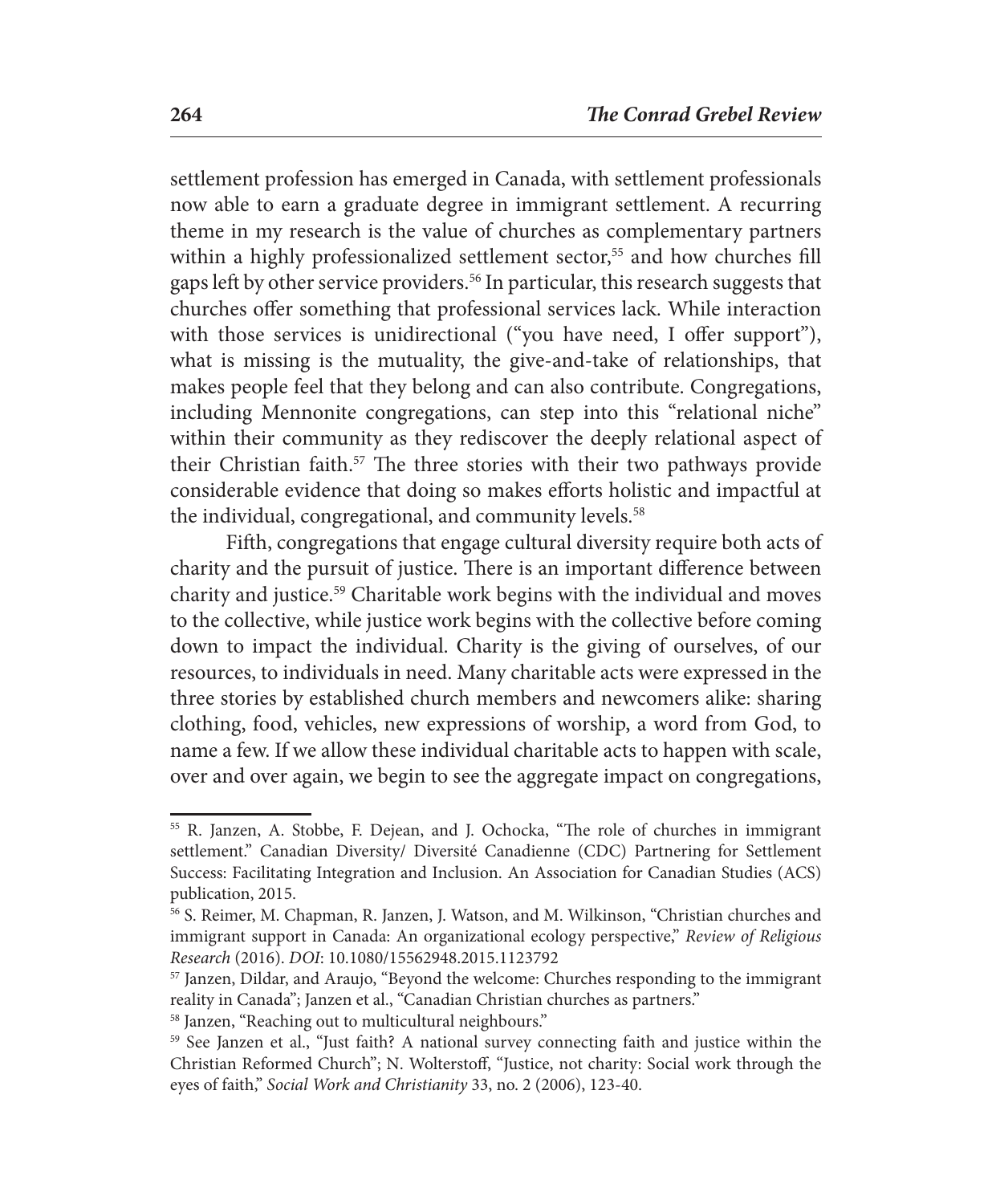neighborhoods, and cities.

However, charity is not enough, especially when relationships are asymmetrical (as many are) including those within multicultural contexts. Doing justice is also needed. Justice—particularly distributive, restorative, and procedural justice—alters how people as a group relate with each other. As the structures and processes facilitating their relations are changed so that they have fair and equitable access to needed resources, relationships can be restored and renewed where individuals can flourish. One striking example from the church stories was how leaders made deliberate efforts to allow new, diverse leadership to arise within their congregations. Creating space for new leaders to express their giftedness had the added effect of drawing in other newcomers—enabling them to feel welcome and become active in congregational life. Both charity and justice are needed when congregations engage their culturally diverse neighbors. While the hard work of charity is giving away our resources to others, the hard work of justice is giving way our position and status so there is room for others to belong and thrive. Giving away in charity, giving way in justice: in both cases we stop clinging to what we see as ours.

#### **Conclusion**

Since the 1970s Canadian Mennonite churches have found themselves in the context of increasing cultural diversity fuelled by federal immigration policies favoring newcomers from diverse world regions. Projected demographic and policy trends suggest that the diversification of Canadian society has not yet peaked. The ongoing response of Mennonite churches to it is therefore not limited to congregants of the present generation but will likely to gain prominence in the foreseeable future.

I have outlined two general pathways by which congregations can engage with their culturally diverse neighbors. Whether undergoing congregational change or creating new community settings, at the heart of these pathways is creative intentionality. The underlying assumption is that society's shift towards rising diversity means that churches must be deliberate in discerning new and relevant ways to relate with their neighbors. In this they are not alone but rather are seeking to be in step with, and empowered by, the creative movement of God. I recognize that not all